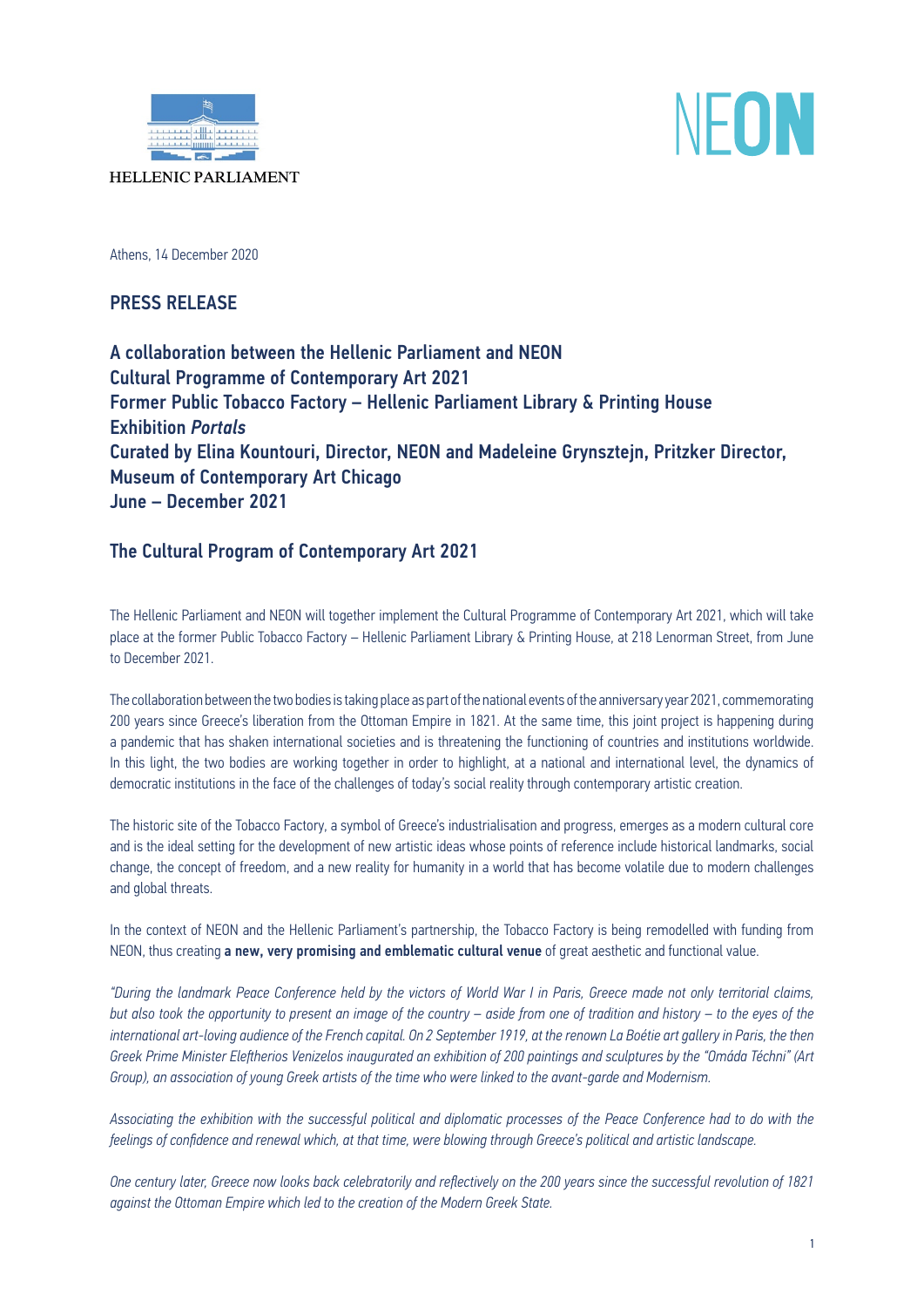*The Hellenic Parliament, which has represented the Greek people since 1844, participates in these events in various ways. Publications, conferences, research projects and exhibitions have already begun and will culminate in the anniversary year of 2021.* 

*This initiative of knowledge and honour has again, as in 1919, its artistic aspect. With the pioneering organisation NEON we are co-organising a cultural programme of contemporary art that aims at something similar to the exhibition of 1919 at 64 Rue la Boétie, to highlight how Greece, its history and its prospects inspire the contemporary, domestic and international avant-garde. At the monumental site of an old stone Tobacco Factory which today houses the priceless library of the Hellenic Parliament, a dialogue of messages and understandings will be held between artists and the public.* 

*This artistic event is inspired mainly by the Greece of today; it is organised by a partnership between the private and public sector, and it is addressed to a public that will freely shape its own interpretation.* 

*In an unexpectedly bizarre and prolonged pandemic era, art can and does liberate. In this same way, the message that today's Greece can inspire the most contemporary and remarkable potential of art is also liberating.* 

*This is how Greece, besides its irrefutably inspiring past, can also establish an inspiring present and future."*

Constantine A. Tassoulas, President of the Hellenic Parliament

*Our collaboration with the country's leading democratic institution, the Hellenic Parliament, confirms in the best possible way the vision, the professionalism and dedication to NEON's goal sought during its seven years of operation. Indeed, this time of particular importance for Greece, approaching the landmark year of 2021, gives us the chance to reflect upon the historical course we have taken and perhaps how through the study of this course we will come to appreciate what older generations would call "our destiny". This reflection on national self-awareness, part of a global environment of reflection, is promoted in its own way by the exhibition we are presenting. Through this effort, we seek to highlight the important developmental dimension of art, to underscore our contemporary creativity, to promote models of collaboration and to implement an unparalleled project that is worthy of a modern and developed progressive society.*

Dimitris Daskalopoulos, founder NEON

### THE TOBACCO FACTORY

The Lenorman Street Tobacco Factory was the second Public Tobacco Factory in Athens, built by the Greek State. Construction works began in 1928 and was completed in 1930. It boasts a total area of approximately 19,000m2. The Athens Tobacco Factory housed many small tobacco companies and cigarette and cigar manufacturing and packaging companies. Also, storage facilities, a Customs Office and dining rooms operated on the premises as well as an apartment to host the factory guard. Over time, the building embodied a number of different uses and accommodated varying inhabitants over different periods, including a prison, refugee housing, and, during the second half of the 20<sup>th</sup> century, various public services such as the Court of Auditors, the Cabinet Office, the Ministry of Finance. In 1989 the building along with its mechanical equipment was declared a protected monument by the Ministry of Culture. In 2000 it was transferred in its entirety to the Hellenic Parliament. The restoration of the facades was completed in 2008 and the steel and glass-plate roof of the atrium in 2016. Today part of the building houses the Hellenic Parliament Library and Printing House.

Works for the improvement of part of the historic building (ground floor north and northwest wing, the atrium and the former Customs Office) are currently carried out by NEON and were determined and approved in collaboration with Parliament's Technical Services Department and its departments. More specifically, apart from the general construction works, cleaning of premises, dismantling of unsound and unused material, repairing, renovation and painting, all the above spaces are being equipped with updated infrastructure. The works carried out include extension works for the installation of the electricity network, rehabilitation works of the water supply and sewerage network, reinforcement of the fire protection and fire detection network, installation of exhibition lighting, creation and activation of wi-fi network for the public and visitors, improvement of the air-conditioning system, extension of the security systems and additions to allow accessibility to more areas for people with disabilities. Moreover, the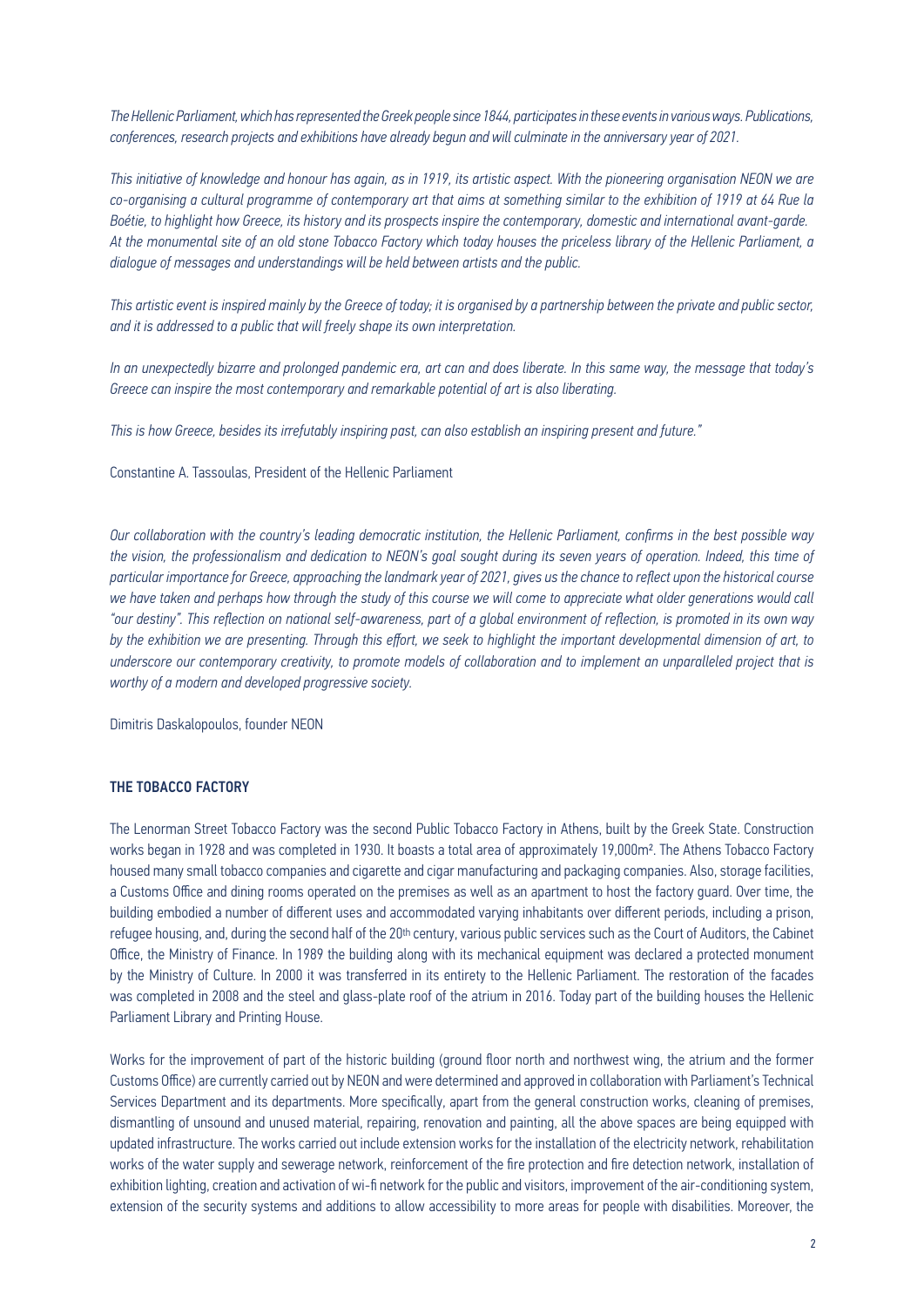restrooms, auxiliary reception and personnel areas are also being refurbished. All of the above equipment will remain as a donation to the building.

The cost of the improvement will come to approximately 1 million euros and is funded in its entirety by NEON and its founder Dimitris Daskalopoulos.

As part of the Cultural Programme of Contemporary Art 2021, the restored site of the former Public Tobacco Factory – Hellenic Parliament Library and Printing House will become an outstanding contemporary, cultural and social centre, open to all, offering a dynamic space for meeting and exchanging ideas.

### EXHIBITION *PORTALS*

From June to December 2021, it will host the contemporary art exhibition *Portals* organised by NEON, curated by Elina Kountouri, Director, NEON, and Madeleine Grynsztejn, Pritzker Director, Museum of Contemporary Art Chicago.

Prompted by the anniversary year 2021, *Portals* will develop messages, ideas and reflection on the new reality that is formed each time through revolution and upheaval. A total of 40 artists from Greece and abroad – including newly commissioned works - will explore this different reality through themes such as Movement, the Communal, Connection, and Home.

*Portals* will include programmes about the building of the Tobacco Factory and its history that will be developed in collaboration with the Hellenic Parliament departments. Moreover, a series of talks and educational programmes along with an online 'portal' will operate along with the physical presentation of the works.

The full exhibition programme will be announced in the following months by the curators.

#### *In 2021 NEON, in partnership with the Hellenic Parliament, will present an international contemporary art exhibition entitled Portals.*

*The exhibition aims to highlight how this particular moment takes us through a "portal". When we emerge on the other side, we will need to reaffirm - for the sake of future generations - our commitment to certain values: the rule of law, human rights and democracy. The global scale of the challenges and consequences of the pandemic make this reaffirmation imperative.*

Elina Kountouri, Director, NEON

*In 2020 the global community was riven by paradox: human beings, forced to isolate themselves from one another, became keenly aware of their interdependency. Mandated to stay at home, people suddenly found themselves in a hyper-localized environment, in inverse proportion to a deeply networked, international world. Physical connection, a life-affirming social need, became a potentially deadly engagement. This moment of paradox has led to many revelatory truths and accelerated change. Contemporary art is fuel for such an evolution. Indeed, art is crucial in times like these, illuminating who we are, giving shape to our experiences, broadening our perspectives, and guiding us toward the society we wish to be. The founder of NEON, Dimitris Daskalopoulos, has always understood the powerful role of art and culture in this way, and his organization is perfectly suited to convey that power. As the Pritzker Director of the Museum of Contemporary Art Chicago, I am honored to have been invited by NEON's Director, Elina Kountouri, to curate this exhibition with her. NEON's exhibitions, curated by Kountouri and always guided by the spirit and philosophy of Daskalopoulos, are world-renowned exemplars of cultural production, each one a perfect match of art and environment. And there is no richer environment than Greece. The setting for this exhibition, Athens's former Public Tobacco Factory, now the home of the Hellenic Parliament Library, is remarkable for its deep economic, political, intellectual,*  and historic roots. Deepening these connections is the fact that the exhibition will open on the occasion of the bicentennial of *Greece's liberation in 1821. Contemporary art thrives in a context so profoundly resonant; it marries the past to the present while reconciling our prevailing paradoxes and pointing to the future.*

Madeleine Grynsztejn, Pritzker Director, Museum of Contemporary Art Chicago